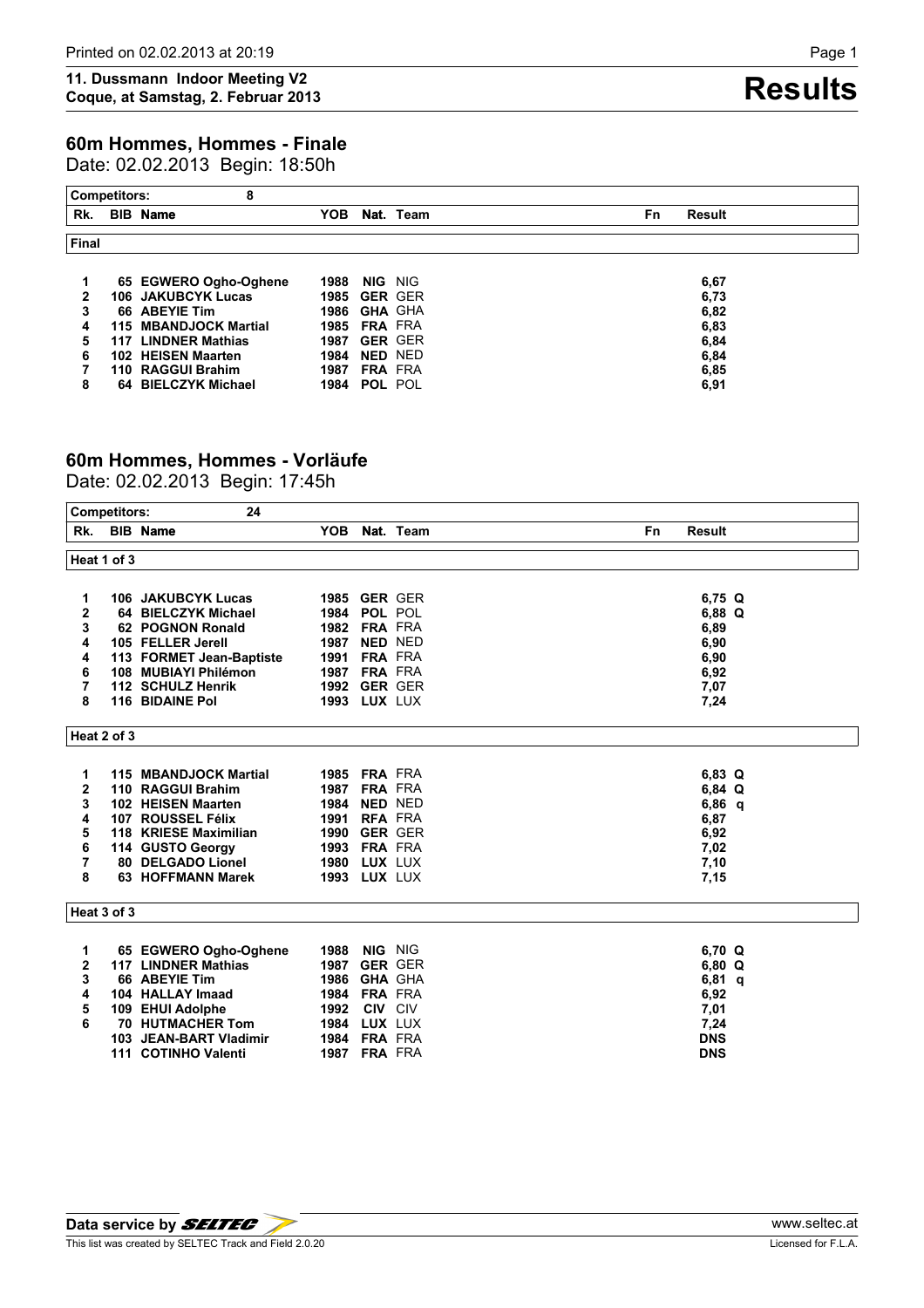Date: 02.02.2013 Begin: 18:15h

| <b>Competitors:</b> | 5                         |                     |                     |           |                     |
|---------------------|---------------------------|---------------------|---------------------|-----------|---------------------|
| Rk.                 | <b>BIB</b> Name           | YOB                 |                     | Nat. Team | <b>Result</b><br>Fn |
| Heat 1 of 1         | Start time: 18:24:09 h    |                     |                     |           |                     |
|                     |                           |                     |                     |           |                     |
|                     | 130 SORM Patrik           |                     | <b>1993 CZE CZE</b> |           | 48,17               |
|                     | 122 EMMANUEL-EMILE Pascal |                     | <b>1983 FRA FRA</b> |           | 49,03               |
| 3                   | 126 LICHY Petry           |                     | <b>1990 CZE CZE</b> |           | 49,24               |
| 4                   | 113 FORMET Jean-Baptiste  |                     | <b>1991 FRA FRA</b> |           | 50.50               |
| 5                   | 129 HALASSI Hichem        | <b>1993 FRA FRA</b> |                     |           | 51,25               |

## **400m Hommes A, Hommes - Zeitläufe**

Date: 02.02.2013 Begin: 19:30h

| <b>Competitors:</b> |                    |                     |                |           |    |               |
|---------------------|--------------------|---------------------|----------------|-----------|----|---------------|
| Rk.                 | <b>BIB Name</b>    | ҮОВ                 |                | Nat. Team | Fn | <b>Result</b> |
| Heat 1 of 1         |                    |                     |                |           |    |               |
|                     |                    |                     |                |           |    |               |
|                     | 124 NEMECEK Daniel | 1991                | CZE CZE        |           |    | 47,74         |
| 2                   | 120 GILLET Antoine | 1988                | <b>BEL BEL</b> |           |    | 47,96         |
|                     | 132 OGUNMOLA Tobi  | 1992                | NIG NIG        |           |    | 47,99         |
| 4                   | 125 SULC Vojtech   | <b>1986 CZE CZE</b> |                |           |    | 48,24         |
| 5                   | 200 FRISCH Jacques | 1987                | LUX LUX        |           |    | 48.51         |

# **400m Hommes B, Hommes - Zeitläufe**

Date: 02.02.2013 Begin: 19:25h

|     | 5<br><b>Competitors:</b> |                     |                     |
|-----|--------------------------|---------------------|---------------------|
| Rk. | <b>BIB Name</b>          | YOB.<br>Nat. Team   | <b>Result</b><br>Fn |
|     | Heat 1 of 1              |                     |                     |
|     |                          |                     |                     |
|     | <b>123 DUERINCK Nils</b> | <b>1984 BEL BEL</b> | 47,78               |
| 2   | 127 AHMOUCK Loic         | <b>1991 FRA FRA</b> | 47,96               |
| 3   | 133 DESTATTE Arnaud      | <b>1988 BEL BEL</b> | 48,60               |
| 4   | <b>121 LALLEMANG Bob</b> | LUX LUX<br>1990     | 49.08               |
|     | 131 GROHTKOPP Martin     | <b>1986 GER GER</b> | 49.19               |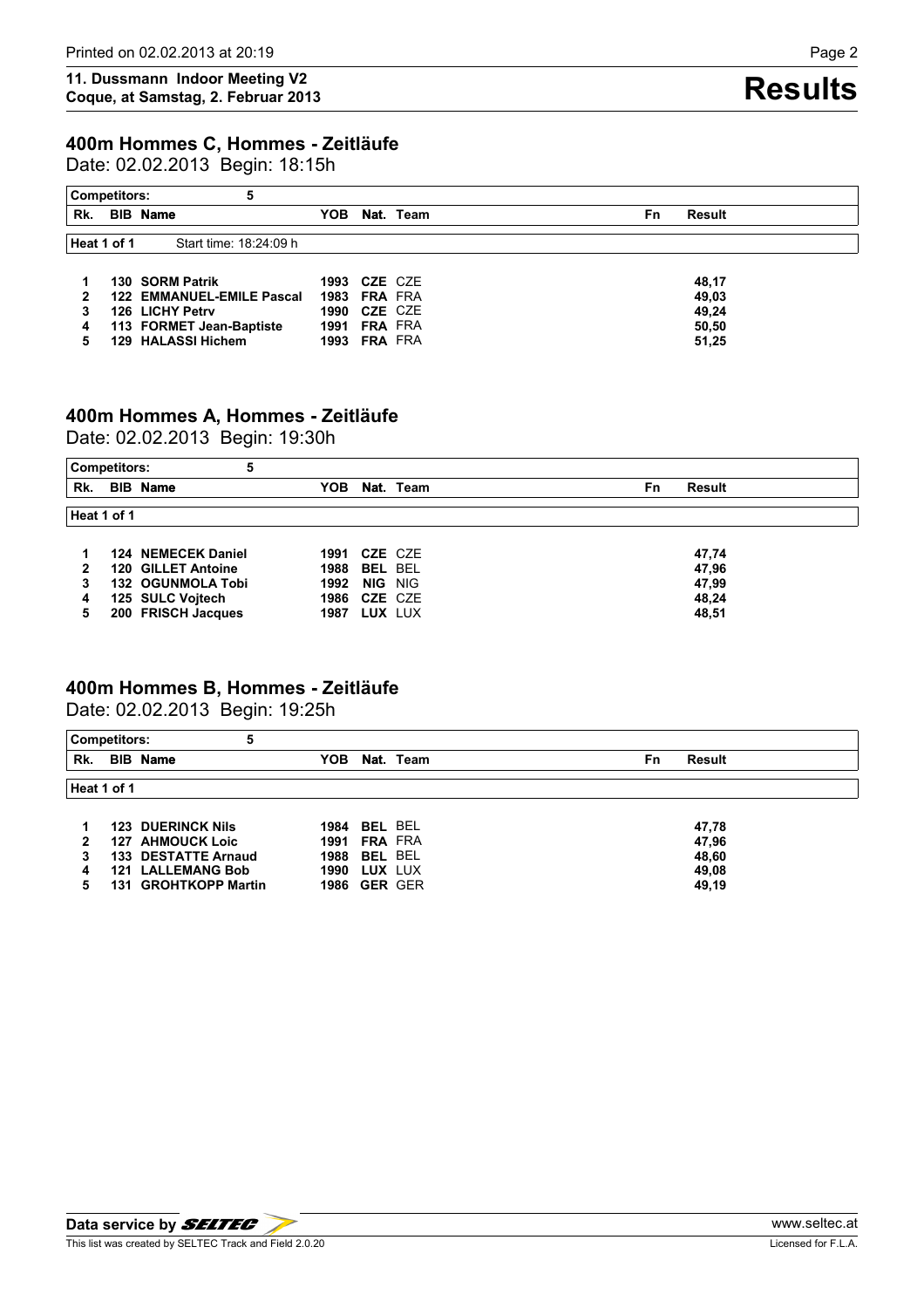# **800m Hommes B, Hommes - Zeitläufe**

Date: 02.02.2013 Begin: 19:50h

| 6<br><b>Competitors:</b> |  |                            |      |                     |                     |  |  |  |  |  |  |
|--------------------------|--|----------------------------|------|---------------------|---------------------|--|--|--|--|--|--|
| Rk.                      |  | <b>BIB Name</b>            | YOB. | Nat. Team           | Result<br><b>Fn</b> |  |  |  |  |  |  |
| Heat 1 of 1              |  |                            |      |                     |                     |  |  |  |  |  |  |
|                          |  |                            |      |                     |                     |  |  |  |  |  |  |
|                          |  | <b>83 MARTINET Antoine</b> |      | <b>1984 FRA FRA</b> | 1:51.69             |  |  |  |  |  |  |
| 2                        |  | 73 BLAHUT Matej            |      | <b>1990 CZE CZE</b> | 1:51.86             |  |  |  |  |  |  |
| 3                        |  | 68 GOBILLARD Kevin         |      | <b>1985 FRA FRA</b> | 1:52.00             |  |  |  |  |  |  |
| 4                        |  | 79 LAURAIN Mathieu         |      | <b>1990 FRA FRA</b> | 1:53.19             |  |  |  |  |  |  |
| 5                        |  | 74 SIC Libor               |      | <b>1991 CZE CZE</b> | 1:55.15             |  |  |  |  |  |  |
| 6                        |  | 84 JAILLARD Marc           | 1990 | <b>FRA FRA</b>      | 1:55.45             |  |  |  |  |  |  |

# **800m Hommes A, Hommes - Zeitläufe**

Date: 02.02.2013 Begin: 20:00h

| <b>Competitors:</b> | 8                          |                     |                |           |    |               |
|---------------------|----------------------------|---------------------|----------------|-----------|----|---------------|
| Rk.                 | <b>BIB Name</b>            | YOB.                |                | Nat. Team | Fn | <b>Result</b> |
| Heat 1 of 1         |                            |                     |                |           |    |               |
|                     | 77 BENECH Erwan            | <b>1993 FRA FRA</b> |                |           |    | 1:53,89       |
| $\mathbf{2}$        | <b>75 ZWICKER Patrick</b>  | <b>1994 GER GER</b> |                |           |    | 1:53,98       |
| 3                   | 72 BURIAN Miroslav         | <b>1992 CZE CZE</b> |                |           |    | 1:54,22       |
| 4                   | <b>71 BELLABOUSS Fadil</b> | 1987                |                | fra FRA   |    | 1:54,35       |
| 5                   | 76 HERRIAU Benjamin        | 1992                |                | fra FRA   |    | 1:54,43       |
| 6                   | 90 BESTGEN Christophe      | 1988                | LUX LUX        |           |    | 1:54,95       |
|                     | 82 VOGEL Oliver            | 1987                | <b>GER GER</b> |           |    | 1:55,04       |
| 8                   | 69 SELMOUNI Sofiane        | <b>1989 FRA FRA</b> |                |           |    | 1:55,27       |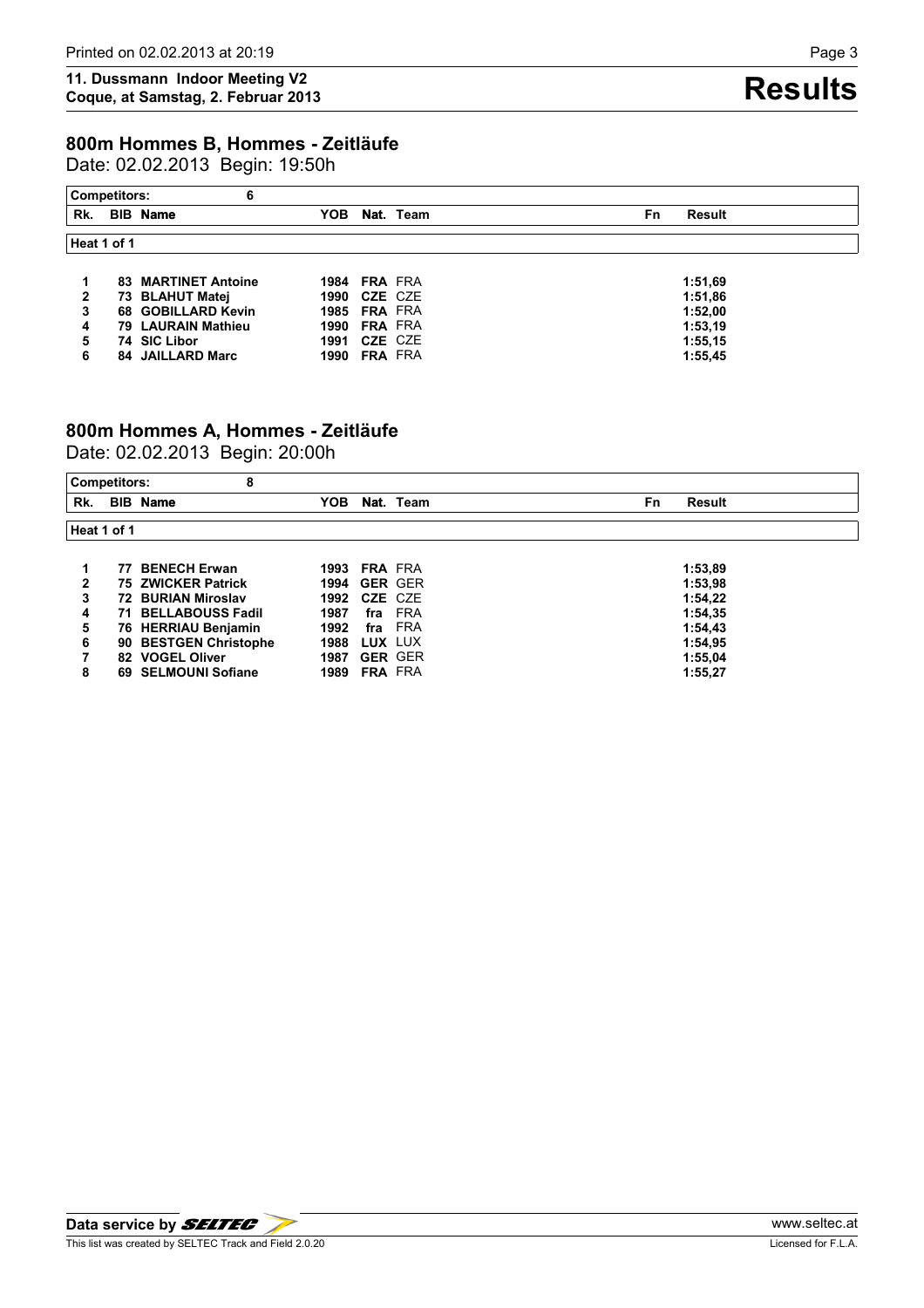## **1500m Hommes, Hommes - Zeitläufe**

Date: 02.02.2013 Begin: 19:00h

|     | <b>Competitors:</b> | 15                                   |              |                           |                |                     |
|-----|---------------------|--------------------------------------|--------------|---------------------------|----------------|---------------------|
| Rk. |                     | <b>BIB</b> Name                      | YOB          |                           | Nat. Team      | Fn<br><b>Result</b> |
|     | Heat 1 of 1         |                                      |              |                           |                |                     |
| 2   |                     | 99 PEPIOT Tanguy<br>86 KARONEI David | 1991<br>1983 | <b>FRA FRA</b><br>LUX LUX |                | 3:46,94             |
| 3   |                     | <b>88 MANDOUR Abdelkbir</b>          | 1977         | <b>FRA FRA</b>            |                | 3:48,07<br>3:48,65  |
| 4   |                     | <b>89 MELLINA Pol</b>                | 1988         | LUX LUX                   |                | 3:49,28             |
| 5   |                     | 91 NEUMANN Dominique                 | 1985         |                           | <b>GER GER</b> | 3:49,67             |
| 6   |                     | 95 KOUBA Adam                        | 1987         | CZE CZE                   |                | 3:50,13             |
|     |                     | 98 WESSELS Stefan                    | 1987         |                           | NED NED        | 3:52.03             |
| 8   |                     | 94 RUBIO Benjamin                    | 1987         | <b>FRA FRA</b>            |                | 3:52,67             |
| 9   |                     | 97 STIEF Philippe                    | 1987         |                           | <b>GER GER</b> | 3:52.99             |
| 10  |                     | 96 SZABO Jaroslav                    | 1987         |                           | <b>SVK SVK</b> | 3:59.01             |
| 11  |                     | 54 BERTEMES Bob                      | 1994         | LUX LUX                   |                | 3:59.08             |
| 12  |                     | 145 GREIS Bob                        | 1988         | LUX LUX                   |                | 3:59.38             |
| 13  |                     | 87 BERTEMES Ben                      | 1993         | LUX LUX                   |                | 3:59,40             |
| 14  |                     | 92 NAEGELE Lukas                     | 1994         |                           | <b>GER GER</b> | 3:59.95             |
|     |                     | 101 DEBOUCK Mathieu                  | 1987         | <b>BEL BEL</b>            |                | <b>DNF</b>          |

## **60m Hürden, Hommes - Finale**

Date: 02.02.2013 Begin: 18:30h

| Hurdle's Height: 1,067 m<br><b>Competitors:</b><br>5 |  |                     |      |                     |                     |  |  |  |  |  |
|------------------------------------------------------|--|---------------------|------|---------------------|---------------------|--|--|--|--|--|
| Rk.                                                  |  | <b>BIB</b> Name     | YOB. | Nat. Team           | <b>Result</b><br>Fn |  |  |  |  |  |
| <b>Final</b>                                         |  |                     |      |                     |                     |  |  |  |  |  |
|                                                      |  | 135 SMET Koen       | 1992 | NED NED             | 7,77                |  |  |  |  |  |
| 2                                                    |  | 139 KAMARA Yoann    |      | <b>1991 FRA FRA</b> | 7,98                |  |  |  |  |  |
| 3                                                    |  | 143 MAHLMANN René   |      | <b>1993 GER GER</b> | 8,20                |  |  |  |  |  |
| 4                                                    |  | 140 KABATZKI Julien | 1987 | <b>FRA FRA</b>      | 8,36                |  |  |  |  |  |
| 5                                                    |  | 104 HALLAY Imaad    |      | <b>1984 FRA FRA</b> | 8,77                |  |  |  |  |  |

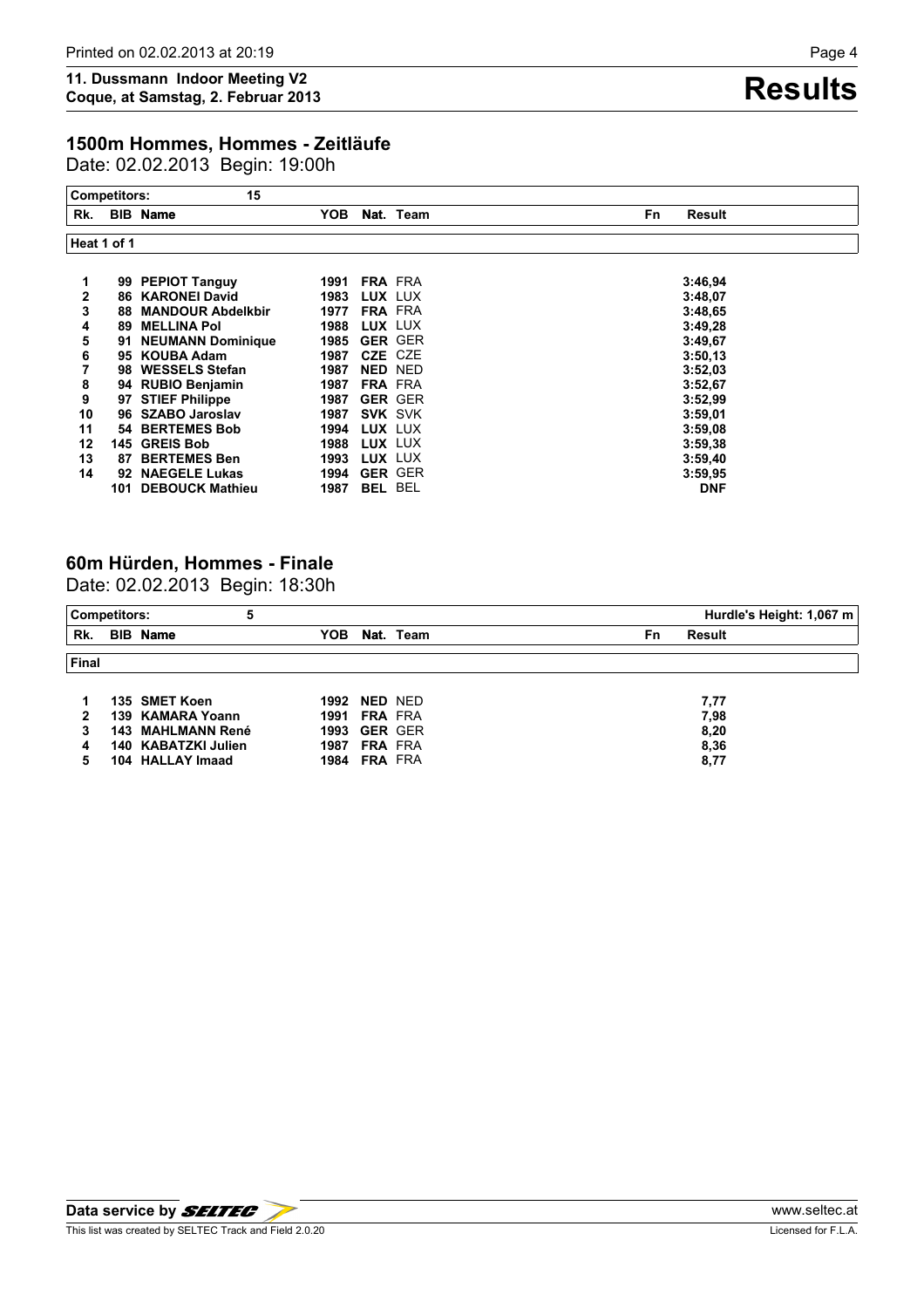# **60m Hürden, Hommes - Vorläufe**

Date: 02.02.2013 Begin: 18:00h

| Hurdle's Height: 1,067 m<br><b>Competitors:</b> |  |                                         |                     |                |           |           |                  |  |  |
|-------------------------------------------------|--|-----------------------------------------|---------------------|----------------|-----------|-----------|------------------|--|--|
| Rk.                                             |  | <b>BIB Name</b>                         | YOB                 |                | Nat. Team | <b>Fn</b> | Result           |  |  |
| Heat 1 of 1                                     |  |                                         |                     |                |           |           |                  |  |  |
|                                                 |  | 135 SMET Koen                           | 1992                | NED NED        |           |           | 7,79 q           |  |  |
| $\mathbf{2}$                                    |  | 139 KAMARA Yoann                        | 1991                | <b>FRA FRA</b> |           |           | 8,01<br>- q      |  |  |
| 3                                               |  | 143 MAHLMANN René                       | <b>1993 GER GER</b> |                |           |           | $8,22 \text{ q}$ |  |  |
| 4                                               |  | 140 KABATZKI Julien                     | 1987                | <b>FRA FRA</b> |           |           | 8,39<br>q        |  |  |
| 5                                               |  | 104 HALLAY Imaad                        | 1984                | <b>FRA FRA</b> |           |           | 8,81<br>- q      |  |  |
|                                                 |  | 142 FAUNE Céderic                       | 1980                | <b>FRA FRA</b> |           |           | <b>DNS</b>       |  |  |
|                                                 |  | <b>136 LEEFLANG Eric</b><br>False start | 1989                | NED NED        |           |           | <b>DSQ</b>       |  |  |

# **Hauteur, Hommes - Finale**

Date: 02.02.2013 Begin: 18:35h

| <b>Competitors:</b> |                 |                            | 10                       |                |         |                     |                                                                  |  |  |  |                    |
|---------------------|-----------------|----------------------------|--------------------------|----------------|---------|---------------------|------------------------------------------------------------------|--|--|--|--------------------|
| Rk.                 | <b>BIB Name</b> |                            |                          |                |         |                     | YOB Nat. Team                                                    |  |  |  | <b>Result</b>      |
|                     |                 |                            |                          |                |         |                     | 1,90 1,95 2,00 2,05 2,10 2,15 2,20 2,24 2,28 2,32 2,36 2,39 2,42 |  |  |  |                    |
| Final               |                 |                            |                          |                |         |                     |                                                                  |  |  |  |                    |
|                     |                 |                            |                          |                |         |                     |                                                                  |  |  |  |                    |
| $\mathbf{1}$        |                 | 152 LOFTY Karim            |                          |                |         | 1989 EGY EGY        |                                                                  |  |  |  | 2,10 m             |
|                     |                 |                            |                          |                | $\circ$ | $\circ$             | $\chi$ $\chi$ $\chi$                                             |  |  |  |                    |
| 1                   |                 | <b>159 KALAFUS Martin</b>  |                          |                | 1989    | SLO SLO             |                                                                  |  |  |  | $2,10 \, \text{m}$ |
|                     |                 | $\blacksquare$             | O                        | O              | $\circ$ | $\circ$             | XXX                                                              |  |  |  |                    |
|                     |                 |                            |                          |                |         |                     |                                                                  |  |  |  |                    |
| 3                   |                 | 153 HOSTONSKY Jan          |                          |                |         | 1990 CZE CZE        |                                                                  |  |  |  | $2,05$ m           |
|                     |                 | $\blacksquare$             | $\circ$                  | O              | $\circ$ | XXX                 |                                                                  |  |  |  |                    |
| 3                   |                 | 100 RUTARE Kevin           |                          |                |         | <b>1991 LUX LUX</b> |                                                                  |  |  |  | $2,05$ m           |
|                     |                 |                            | $-$ 0                    | O              | $\circ$ | <b>XXX</b>          |                                                                  |  |  |  |                    |
|                     |                 |                            |                          |                |         | 1993 BEL BEL        |                                                                  |  |  |  |                    |
| 5                   |                 | <b>148 MAKENA Loic</b>     |                          |                |         |                     |                                                                  |  |  |  | $2,05$ m           |
|                     |                 |                            | $0$ $X0$                 | XXO            | $\circ$ | <b>XXX</b>          |                                                                  |  |  |  |                    |
| 6                   |                 | <b>149 CIANCI Mathias</b>  |                          |                | 1982    | FR FR               |                                                                  |  |  |  | $2,05$ m           |
|                     |                 | $\overline{\phantom{a}}$   | $\overline{\phantom{a}}$ | $\blacksquare$ | XO      | <b>XXX</b>          |                                                                  |  |  |  |                    |
| $\overline{7}$      |                 | <b>146 DALECKY Mathias</b> |                          |                |         | 1994 CZE CZE        |                                                                  |  |  |  | $2,05$ m           |
|                     |                 | $\circ$                    | <b>XO</b>                | <b>XO</b>      | XXO     | XXX                 |                                                                  |  |  |  |                    |
|                     |                 |                            |                          |                |         |                     |                                                                  |  |  |  |                    |
| 8                   |                 | 151 HUTLET Aurélien        |                          |                |         | <b>1987 BEL BEL</b> |                                                                  |  |  |  | 1,95 m             |
|                     |                 | $\circ$                    | $\circ$                  | <b>XXX</b>     |         |                     |                                                                  |  |  |  |                    |
|                     |                 | 103 JEAN-BART Vladimir     |                          |                |         | <b>1984 FRA FRA</b> |                                                                  |  |  |  | <b>DNS</b>         |
|                     |                 |                            |                          |                |         |                     |                                                                  |  |  |  |                    |
|                     |                 |                            |                          |                |         |                     |                                                                  |  |  |  |                    |
|                     |                 | 150 NAMAOUI Abdellaziz     |                          |                |         | 1987 FRA FRA        |                                                                  |  |  |  | <b>DNS</b>         |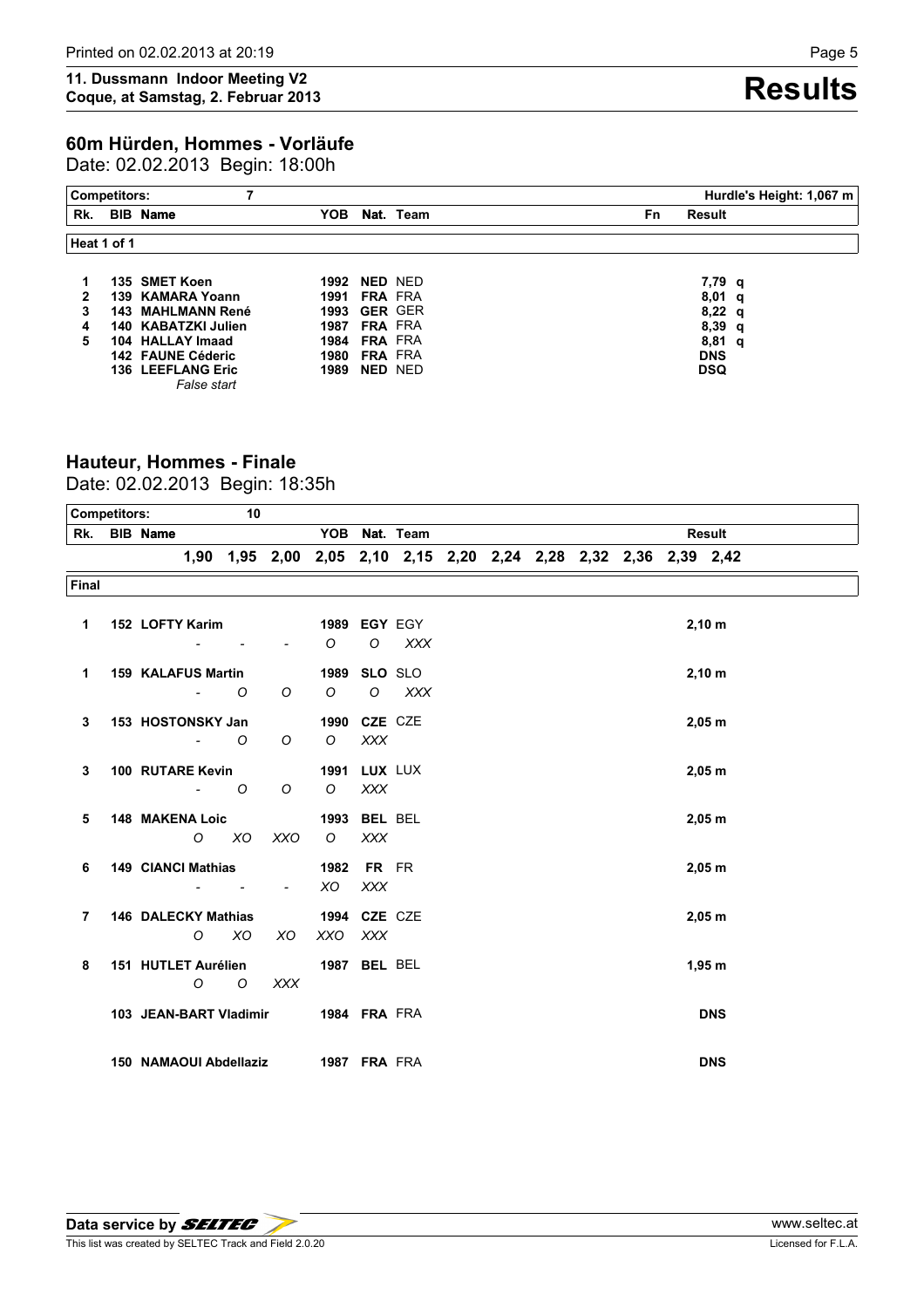### **Perche, Hommes - Finale**

Date: 02.02.2013 Begin: 18:35h

| <b>Competitors:</b><br>6 |  |                            |                                   |                                                             |                        |                     |                                   |                                                                            |            |                |            |            |               |  |
|--------------------------|--|----------------------------|-----------------------------------|-------------------------------------------------------------|------------------------|---------------------|-----------------------------------|----------------------------------------------------------------------------|------------|----------------|------------|------------|---------------|--|
|                          |  | Rk. BIB Name               |                                   |                                                             |                        |                     |                                   | YOB Nat. Team                                                              |            |                |            |            | <b>Result</b> |  |
|                          |  |                            | 5,70                              |                                                             |                        |                     |                                   | 4,50 4,70 4,90 5,00 5,10 5,20 5,25 5,30 5,35 5,40 5,45 5,50 5,55 5,60 5,65 |            |                |            |            |               |  |
| Final                    |  |                            |                                   |                                                             |                        |                     |                                   |                                                                            |            |                |            |            |               |  |
| 1                        |  |                            |                                   | 157 POLJANEC Andrej                                         |                        | <b>1984 SLO SLO</b> | XO.                               | $\sim$                                                                     |            | $\circ$        |            | <b>XXX</b> | $5,30 \; m$   |  |
|                          |  |                            |                                   |                                                             |                        |                     |                                   |                                                                            |            |                |            |            |               |  |
| $\mathbf{2}$             |  | 162 EFFEROTH Jonas         |                                   |                                                             |                        | $\circ$             | <b>1993 GER GER</b><br>$\circ$    | $\sim 100$ km s $^{-1}$                                                    | XXO        | $\blacksquare$ | <b>XXX</b> |            | 5,25 m        |  |
| 3                        |  |                            |                                   |                                                             | 155 DARQUENNES Raphael |                     | 1990 BEL BEL                      |                                                                            |            |                |            |            | 5,10 m        |  |
|                          |  |                            |                                   | $\sim$ 0                                                    | $\circ$                | $\circ$             |                                   | XXO XXX                                                                    |            |                |            |            |               |  |
| 4                        |  | 161 CASPARI Marvin         |                                   | $\mathcal{L}_{\text{max}}$ , and $\mathcal{L}_{\text{max}}$ | XO.                    | $\circ$             | <b>1991 GER GER</b><br><b>XXX</b> |                                                                            |            |                |            |            | $5,00 \; m$   |  |
| 5                        |  | 158 KIVIOJA Jarno          | $\sim$                            |                                                             | $\blacksquare$         | 1982<br><b>XXO</b>  | FIN FIN<br>$\blacksquare$         | XXX                                                                        |            |                |            |            | $5,00 \; m$   |  |
| 6                        |  | 156 SEIL Joe               | <b>Contract Contract Contract</b> | $\circ$                                                     | XXO                    | XXX                 | <b>1995 LUX LUX</b>               |                                                                            |            |                |            |            | 4,90 m        |  |
|                          |  | <b>164 JANSEN Robbert</b>  |                                   |                                                             |                        |                     | 1983 NED NED                      |                                                                            |            | <b>XXX</b>     |            |            | w.v.T.        |  |
|                          |  | <b>160 CLEMENS Daniel</b>  |                                   |                                                             |                        |                     | <b>1992 GER GER</b>               |                                                                            | <b>XXX</b> |                |            |            | w.v.T.        |  |
|                          |  | <b>154 VANHEES Laurent</b> |                                   | $-$ XXX                                                     |                        |                     | 1989 BEL BEL                      |                                                                            |            |                |            |            | w.v.T.        |  |

### **60m, Dames - Finale** Date: 02.02.2013 Begin: 18:40h

| <b>Competitors:</b> |    | 8                                 |                     |                       |            |    |               |
|---------------------|----|-----------------------------------|---------------------|-----------------------|------------|----|---------------|
| Rk.                 |    | <b>BIB Name</b>                   | YOB                 |                       | Nat. Team  | Fn | <b>Result</b> |
| <b>Final</b>        |    |                                   |                     |                       |            |    |               |
|                     |    | 31 SAMUEL Jamile                  | 1992                | NED NED               |            |    | 7,30          |
| 2<br>3              |    | 38 GÜNTHER Leena<br>29 FOSTER Amy | 1991<br>1988        | <b>GER GER</b><br>IRL | <b>IRL</b> |    | 7,37<br>7,39  |
| 4                   | 47 | <b>LOUAMI Carima</b>              | 1979                | <b>FRA FRA</b>        |            |    | 7,41          |
| 5                   |    | 35 VASSEL Kadene                  | 1989                | NED NED               |            |    | 7,42          |
| 6                   |    | 46 DISTEL Céline                  | 1987                | <b>FRA FRA</b>        |            |    | 7,43          |
|                     |    | 34 LUBBERS Eva                    | 1992                | NED NED               |            |    | 7,46          |
| 8                   |    | 42 ELARD Amandine                 | <b>1985 FRA FRA</b> |                       |            |    | 7,59          |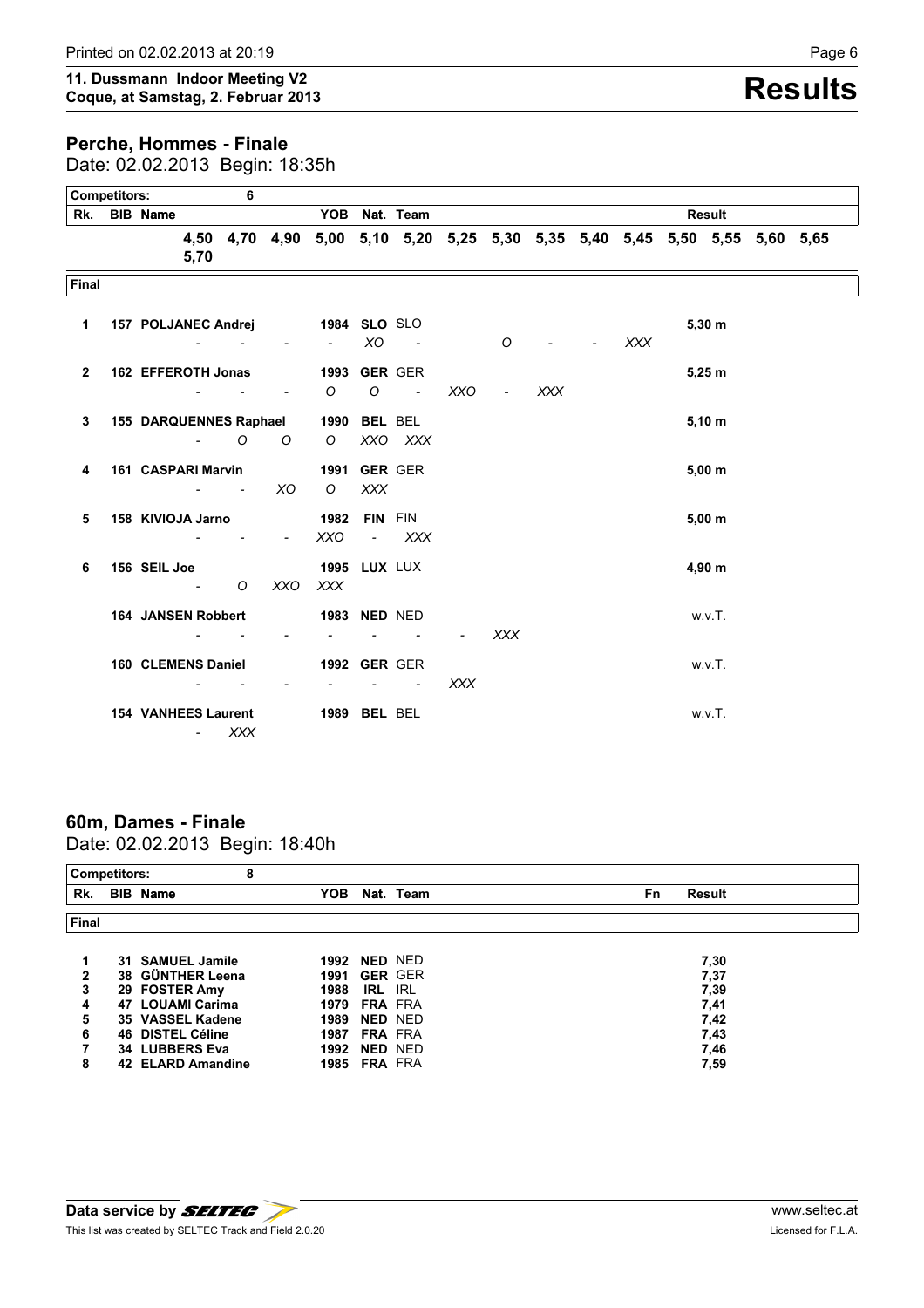### **60m, Dames - Vorläufe**

Date: 02.02.2013 Begin: 17:30h

|                | <b>Competitors:</b> | 20                                |                     |                |           |                            |
|----------------|---------------------|-----------------------------------|---------------------|----------------|-----------|----------------------------|
| Rk.            |                     | <b>BIB Name</b>                   | <b>YOB</b>          |                | Nat. Team | <b>Fn</b><br><b>Result</b> |
|                | Heat 1 of 3         |                                   |                     |                |           |                            |
|                |                     |                                   |                     |                |           |                            |
| 1              |                     | 29 FOSTER Amy                     | 1988                | <b>IRL IRL</b> |           | 7,44 Q                     |
| 2              |                     | 47 LOUAMI Carima                  | <b>1979 FRA FRA</b> |                |           | 7,48 Q                     |
| 3              |                     | 36 BABEL Janice                   | 1992                | <b>NED NED</b> |           | 7,56                       |
| 4              |                     | <b>45 RENAUD Claire</b>           | 1987                | <b>FRA FRA</b> |           | 7,85                       |
| 5              |                     | <b>32 GHARAFI Yasmine</b>         | 1985                | <b>BEL BEL</b> |           | 7,87                       |
| 6              |                     | 33 BOSKERT Judith                 | <b>1990 NED NED</b> |                |           | 7,88                       |
| $\overline{7}$ |                     | 28 MUTUMBA Shanila                | <b>1994 LUX LUX</b> |                |           | 8,02                       |
|                | Heat 2 of 3         |                                   |                     |                |           |                            |
| 1              |                     | 31 SAMUEL Jamile                  | <b>1992 NED NED</b> |                |           | 7,36 Q                     |
| 2              |                     | 38 GÜNTHER Leena                  | 1991                | <b>GER GER</b> |           | 7,37 Q                     |
| 3              |                     | 34 LUBBERS Eva                    | 1992                | <b>NED NED</b> |           | $7,47$ q                   |
| 4              |                     | 42 ELARD Amandine                 | 1985                | <b>FRA FRA</b> |           | 7,55 q                     |
| 5              |                     | <b>41 SAINT MARC Jessie</b>       | 1991 FRA FRA        |                |           | 7,71                       |
| 6              |                     | <b>13 JOUBERTON Emilie</b>        | <b>1992 FRA FRA</b> |                |           | 8,00                       |
|                | Heat 3 of 3         |                                   |                     |                |           |                            |
| 1              |                     | <b>46 DISTEL Céline</b>           | 1987 FRA FRA        |                |           | 7,38 Q                     |
| $\mathbf 2$    |                     | 35 VASSEL Kadene                  | 1989                | <b>NED NED</b> |           | 7,46 Q                     |
| 3              |                     | 40 ZURL Laura                     | 1995                | <b>GER GER</b> |           | 7,61                       |
| 4              |                     | <b>43 DAVIN Elisabeth</b>         | 1981                | <b>BEL BEL</b> |           | 7,79                       |
| 5              |                     | <b>30 LECOANET Violaine</b>       | 1987                | <b>FRA FRA</b> |           | 8,20                       |
|                |                     | 27 BOLINGO Cynthie                | 1999 BEL BEL        |                |           | <b>DSQ</b>                 |
|                |                     | Fehlstart                         |                     |                |           |                            |
|                | 48                  | <b>BUVAL Patrice</b><br>Fehlstart | 1969 FRA FRA        |                |           | <b>DSQ</b>                 |

# **400m Dames B, Dames - Zeitläufe**

Date: 02.02.2013 Begin: 19:10h

| <b>Competitors:</b> |                     |     |                     |    |        |
|---------------------|---------------------|-----|---------------------|----|--------|
| Rk.                 | <b>BIB Name</b>     | YOB | Nat. Team           | Fn | Result |
|                     |                     |     |                     |    |        |
| Heat 1 of 1         |                     |     |                     |    |        |
|                     |                     |     |                     |    |        |
|                     | 8 BERTHEAU Louise   |     | <b>1992 FRA FRA</b> |    | 54,80  |
| 2                   | 10 NAGELS Rani      |     | <b>1995 BEL BEL</b> |    | 55,10  |
| 3                   | 2 JONES Laurence    |     | <b>1996 LUX LUX</b> |    | 57,39  |
| 4                   | 3 HANSEN Fréderique |     | <b>1994 LUX LUX</b> |    | 57,54  |
|                     |                     |     |                     |    |        |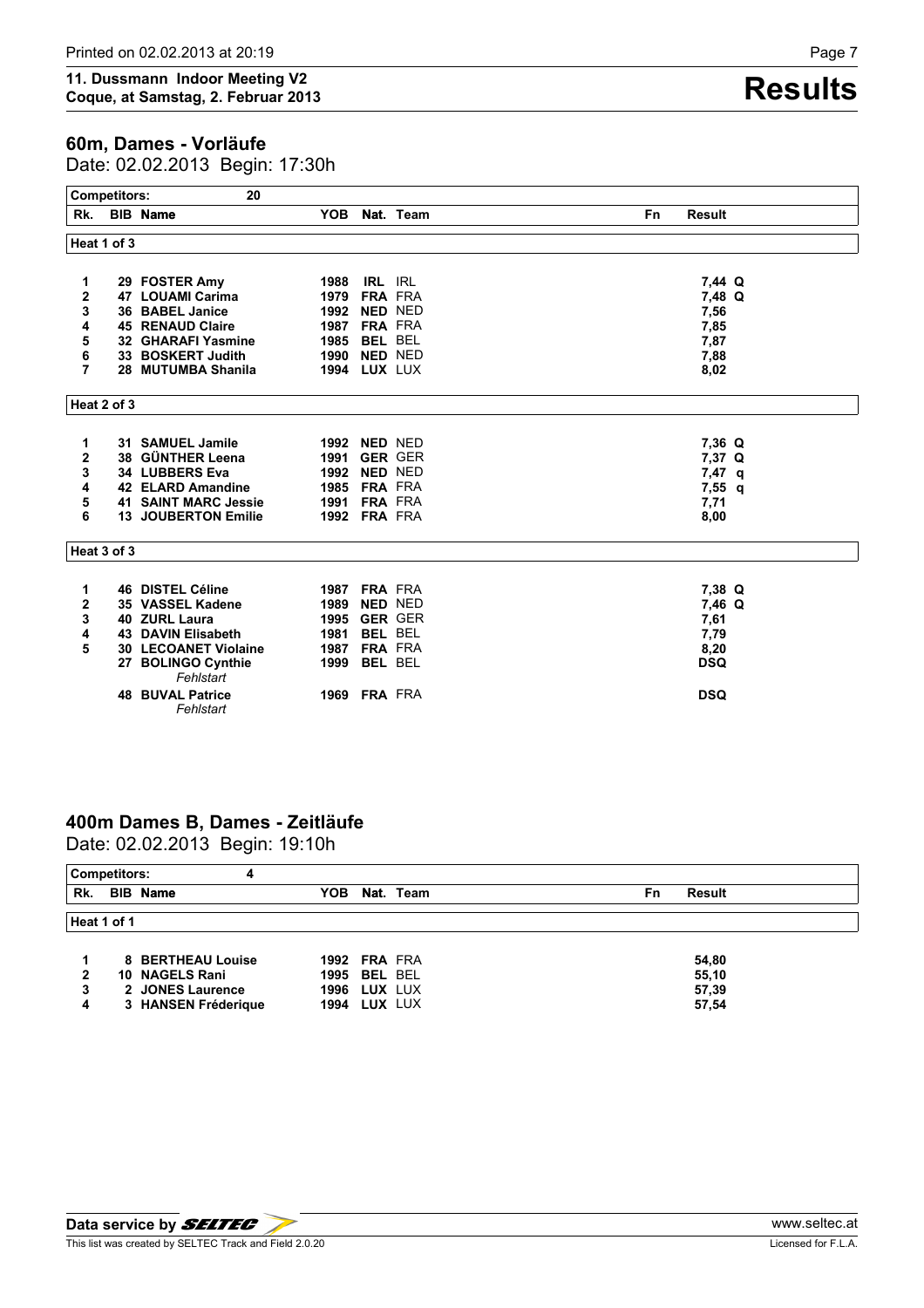## **400m Dames A, Dames - Zeitläufe**

Date: 02.02.2013 Begin: 19:15h

| <b>Competitors:</b> | 4                    |            |                     |    |               |
|---------------------|----------------------|------------|---------------------|----|---------------|
| Rk.                 | <b>BIB Name</b>      | <b>YOB</b> | Nat. Team           | Fn | <b>Result</b> |
| Heat 1 of 1         |                      |            |                     |    |               |
|                     |                      |            |                     |    |               |
|                     | 1 HEJNOVA Zuzana     |            | <b>1986 CZE CZE</b> |    | 52.18         |
| 2                   | 7 GHAFOOR Madiea     |            | <b>1992 NED NED</b> |    | 52,66         |
|                     | 6 BARTONICKOVA Jitka |            | <b>1992 CZE CZE</b> |    | 54,36         |
|                     | 4 BAUER Anais        | 1993       | LUX LUX             |    | 58.56         |

# **400m Dames C, Dames - Zeitläufe**

Date: 02.02.2013 Begin: 18:10h

| <b>Competitors:</b> | 4                    |      |                     |    |               |
|---------------------|----------------------|------|---------------------|----|---------------|
| Rk.                 | <b>BIB Name</b>      | YOB  | Nat. Team           | Fn | <b>Result</b> |
|                     |                      |      |                     |    |               |
| Heat 1 of 1         |                      |      |                     |    |               |
|                     |                      |      |                     |    |               |
|                     | 11 SCHMIDT Kim       |      | <b>1992 GER GER</b> |    | 55.77         |
| 2                   | 12 JIRANOVA Helena   |      | <b>1995 CZE CZE</b> |    | 56.29         |
| 3                   | 14 KRUMLOWSKI Tamara | 1997 | LUX LUX             |    | 61.22         |
| 4                   | 5 HAYEN Chantal      |      | <b>1984 LUX LUX</b> |    | 62,34         |

## **800m Dames A, Dames - Finale A**

Date: 02.02.2013 Begin: 19:40h

|              | 8<br><b>Competitors:</b> |                        |                            |
|--------------|--------------------------|------------------------|----------------------------|
| Rk.          | <b>BIB</b> Name          | YOB.<br>Nat. Team      | <b>Fn</b><br><b>Result</b> |
|              | Heat 1 of 1              |                        |                            |
|              | 18 MASNA Lenka           | <b>1994 CZE CZE</b>    | 2:03,15                    |
| $\mathbf{2}$ | 21 HALOVA Katerina       | <b>1981 CZE CZE</b>    | 2:08.62                    |
| 3            | 25 BLAMEBLE Lisa         | <b>1992 FRA FRA</b>    | 2:08,73                    |
| 4            | 19 DRABKOVA Michaela     | <b>1992 CZE CZE</b>    | 2:09.04                    |
| 5            | 20 MATHIAS Charline      | LUX LUX<br>1987        | 2:09,29                    |
| 6            | 24 FAGE Manon            | <b>FRA FRA</b><br>1987 | 2:12,73                    |
|              | 17 GILLET Delphine       | <b>1986 BEL BEL</b>    | 2:13,85                    |
| 8            | 16 GLODEN Jenny          | LUX LUX<br>1993        | 2:14,01                    |